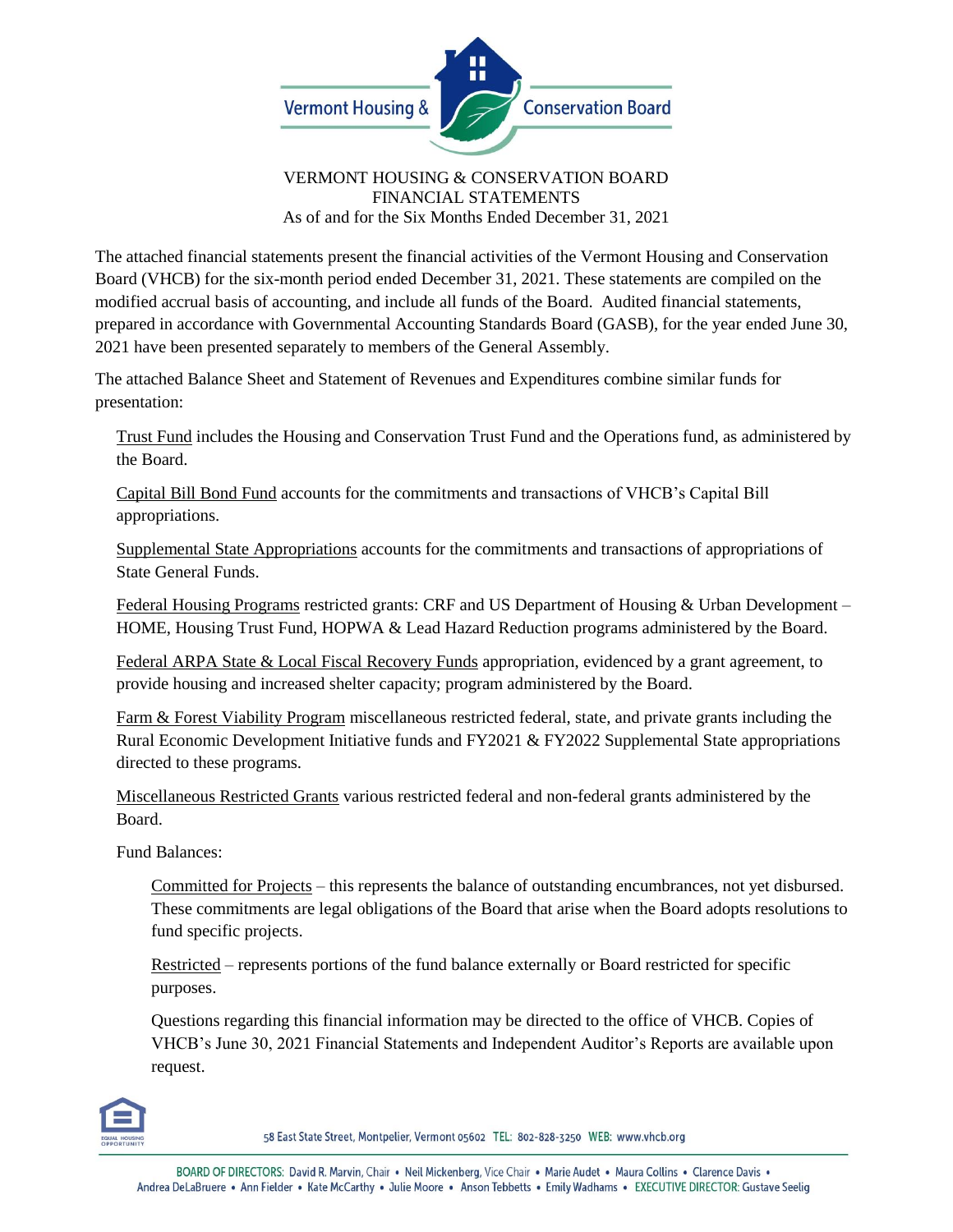## Vermont Housing Conservation Board Balance Sheet As of 12/31/2021

|                                          | <b>Trust</b>  | Capital Bill<br><b>Bond Funds</b> | Supplemental<br>State Approps. | Federal<br>Housing<br>Programs | Federal<br>ARPA-SFR-<br>Hsg | Farm & Forest<br>Viability | Miscellaneous<br>Restricted<br>Grants | Total         |
|------------------------------------------|---------------|-----------------------------------|--------------------------------|--------------------------------|-----------------------------|----------------------------|---------------------------------------|---------------|
|                                          |               |                                   |                                |                                |                             |                            |                                       |               |
| Assets                                   |               |                                   |                                |                                |                             |                            |                                       |               |
| Cash                                     |               |                                   |                                |                                |                             |                            |                                       |               |
| Cash Accounts & Petty Cash               | 78,794        |                                   |                                |                                |                             |                            |                                       | 78,794        |
| <b>State Accounts</b>                    | 15,730,126    |                                   |                                | 7,285                          |                             | 1,166,437                  | 6,390,402                             | 23,294,250    |
| <b>Total Cash</b>                        | 15,808,919    |                                   |                                | 7,285                          |                             | 1,166,437                  | 6,390,402                             | 23,373,043    |
| <b>Other Assets</b>                      |               |                                   |                                |                                |                             |                            |                                       |               |
| Due from other funds                     | 1,470,966     |                                   |                                |                                |                             | 1,790,507                  | 536                                   | 3,262,008     |
| Loans Receivable                         | 167,945,168   |                                   |                                | 81,263,321                     | 6,184,940                   |                            | 8,408,952                             | 263,802,381   |
| Due from State of Vermont                |               | 8,006,607                         | 78,752,624                     |                                | 119,138                     | 44,644                     |                                       | 86,923,013    |
| <b>Grants Receivable</b>                 |               |                                   |                                |                                |                             |                            | 257,500                               | 257,500       |
| Anticipated Grant Revenue                |               |                                   |                                | 12,112,402                     | 12,908,357                  | 630,262                    | 6,494,475                             | 32,145,496    |
| Miscellaneous Receivables & Prepaids     | 17,931        |                                   |                                |                                |                             |                            | 42,884                                | 60,815        |
| <b>Total Other Assets</b>                | 169,434,065   | 8,006,607                         | 78,752,624                     | 93, 375, 723                   | 19,212,435                  | 2,465,413                  | 15,204,347                            | 386, 451, 215 |
| <b>Total Assets</b>                      | 185,242,984   | 8,006,607                         | 78,752,624                     | 93,383,008                     | 19,212,435                  | 3,631,850                  | 21,594,749                            | 409,824,258   |
| Liabilities and Fund Equity              |               |                                   |                                |                                |                             |                            |                                       |               |
| Liabilities                              |               |                                   |                                |                                |                             |                            |                                       |               |
| Accrued liabilities & payables           | 281,301       |                                   |                                |                                |                             |                            |                                       | 281,301       |
| Due to other funds                       | 898,238       |                                   | 1,746,941                      | 341,566                        | 119,138                     | 26,431                     | 129,693                               | 3,262,007     |
| Due to State of Vermont                  |               |                                   |                                | 196,810                        |                             | 137,456                    | 1,131,250                             | 1,465,516     |
| Deferred revenue - loans                 | 167,945,168   |                                   |                                | 81,263,321                     | 6,184,940                   |                            | 8,137,257                             | 263,530,686   |
| Anticipated grants committed             |               |                                   |                                | 11,574,025                     | 12,908,357                  | 497,723                    | 5,533,917                             | 30,514,022    |
| Long-term debt                           |               |                                   |                                |                                |                             |                            | 271,695                               | 271,695       |
| <b>Total Liabilities</b>                 | 169, 124, 708 |                                   | 1,746,941                      | 93,375,723                     | 19,212,435                  | 661,610                    | 15,203,811                            | 299,325,228   |
| <b>Fund Balances</b>                     |               |                                   |                                |                                |                             |                            |                                       |               |
| <b>Committed for Projects</b>            | 9,716,199     | 7,027,187                         | 39,189,874                     | 7,285                          |                             | 1,962,118                  | 5,094,660                             | 62,997,322    |
| Restricted                               | 6,402,078     | 979,421                           | 37,815,809                     |                                |                             | 1,008,122                  | 1,296,277                             | 47,501,707    |
| <b>Total Fund Balances</b>               | 16,118,277    | 8,006,607                         | 77,005,683                     | 7,285                          |                             | 2,970,240                  | 6,390,938                             | 110,499,030   |
| <b>Total Liabilities and Fund Equity</b> | 185,242,984   | 8,006,607                         | 78,752,624                     | 93,383,008                     | 19,212,435                  | 3,631,850                  | 21,594,749                            | 409,824,258   |